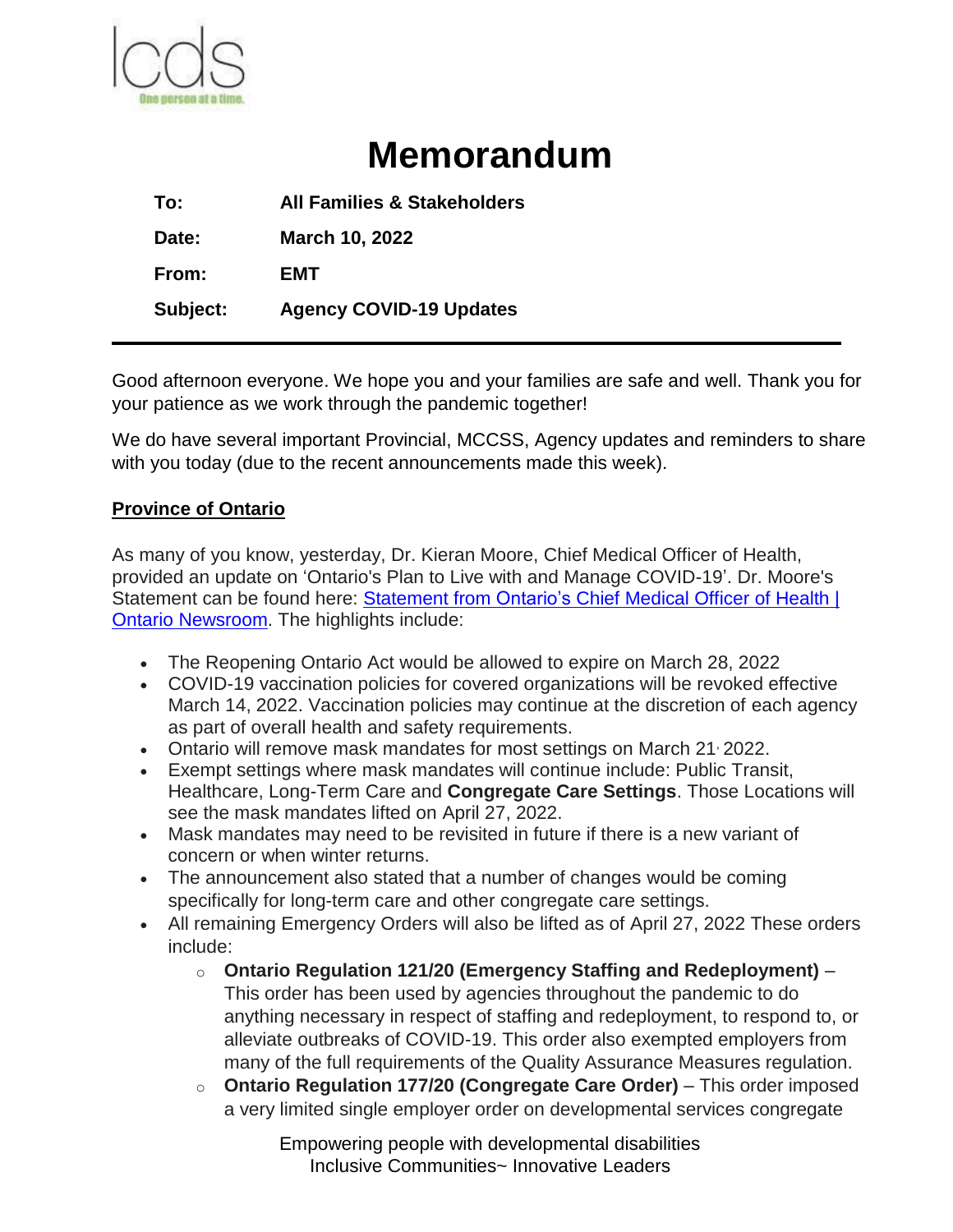

care settings, but perhaps more importantly, it required such agencies to comply with all public health recommendations and instructions.

- o **Ontario Regulation 195/20 (Bill 124 Exemption Order)** This exempted temporary COVID-19 related payments from the impact of Bill 124 (wage restraint legislation) in many developmental services settings.
- o **Ontario Regulation 364/20 (Step 3 of Reopening)** This order sets out many rules relevant to developmental services agency, including the obligation to follow vaccination policies issued by the Chief Medical Officer of Health.
- The announcement comes at the same time that Dr. Moore, the Chief Medical Officer warned that the pandemic is not over and the risk is not gone.

# **MCCSS Interim Direction**

- MCCSS has advised that there are no changes to their **'February 2022 Interim Direction'** at this time (this was provided via memo on February 17, 2022) and the agency is to continue to follow this direction. MCCSS will continue to provide details on any updates and ministry-specific COVID-19 measures as they become available over the next several weeks.
- The ministry is working closely with health and service partners on updated guidance related to IPAC and testing, recognizing that health measures will be lifted more slowly in high-risk settings than in public spaces.

## **Agency Enhanced Protocols**

In light of the Provincial and MCCSS announcements and the current state of the province and the agency, EMT has revised the agency enhanced protocols. The agency continues to have staff away due to COVID-19 illness and isolation requirements.

**Protocols will be reviewed by EMT on March 28, 2022 or sooner pending any updated direction or guidance**. The updates in protocol apply to the following supports and services:

- Community Participation supports is in the planning process of a staged re-opening. Transition planning is underway as we consider all the directives and our phase one organizational restructuring (outlined in greater detail below).
- In-person meetings of up to 5 people are permissible based on the capacity of the meeting space.
- The Administration Office employees and location managers will continue to work remotely for three (3) days per week where possible. We realize that there are positions that will need to work in the office/onsite more than two days per week in order to keep the day-to-day operations of organization flowing.

Empowering people with developmental disabilities Inclusive Communities~ Innovative Leaders